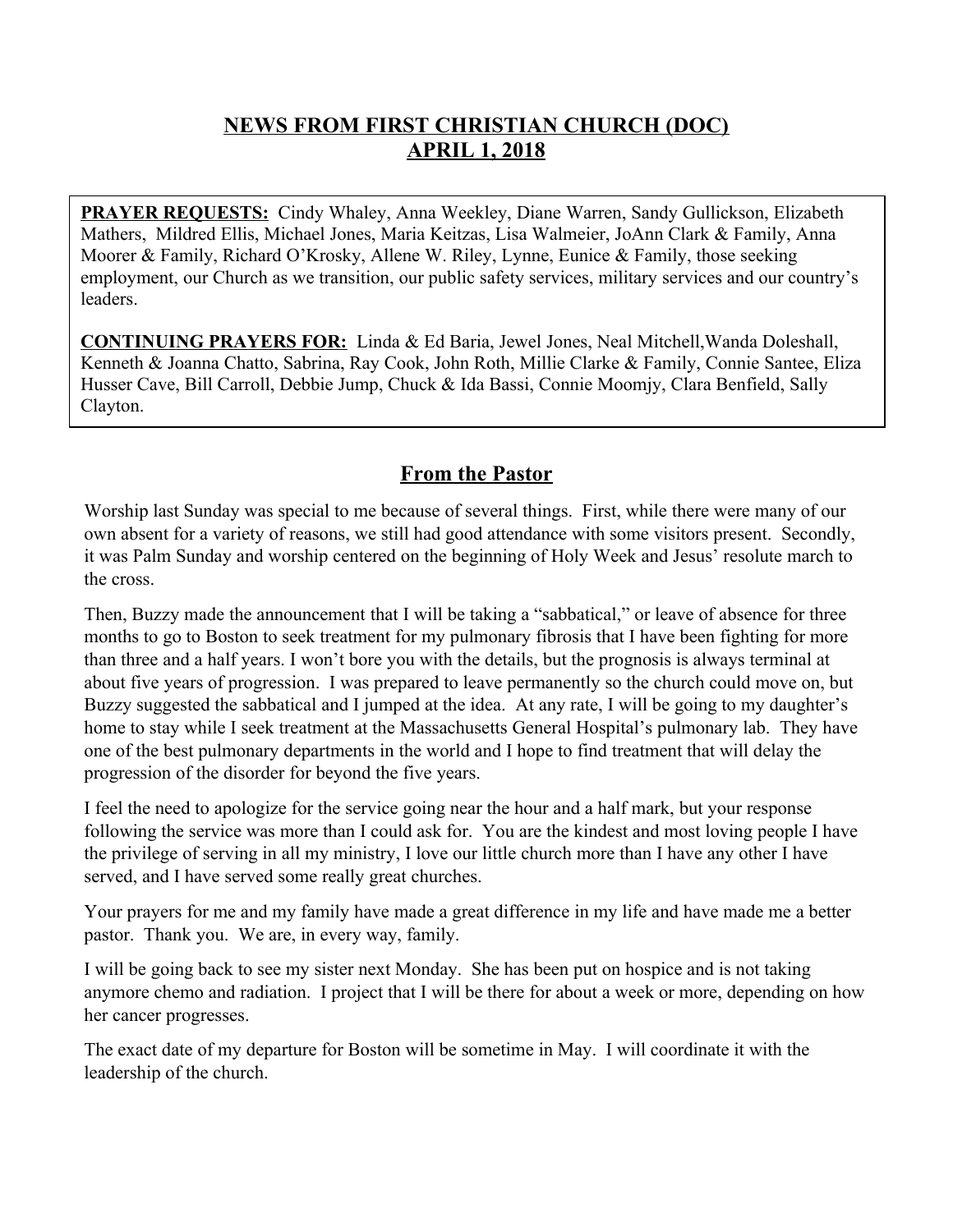Please be present for the Good Friday service at 6:00, and then for the Easter Sunday celebration of our Lord's resurrection!

# Pastor Keith

# **TRASH & TREASURES BOUTIQUE**

Our March sale netted \$82.10. Our next sale will be Saturday, April 21<sup>st</sup> from 9am-2pm. We are in need of volunteers to help with the sale. Please see Susan or Judee Mitchell if you are interested in helping us. Donations are still being accepted in classroom 3. If you leave donations, please price them. There are price tags available in classroom 3.

# **EASTER CELEBRATION AT FIRST CHRISTIAN CHURCH**

Please be aware of the following activities that will be occurring at our Church this year during the Holy Week of Easter.

We will begin our celebration on Palm Sunday, March 25th with our regular Sunday schedule of Sunday School and Worship Service. There will be a Good Friday Service on March 30<sup>th</sup> at 6 PM in our Sanctuary.

On Easter Sunday, April 1st, we will have our regular Sunday schedule of Sunday School and Worship Service. Please see the following two Newsletter items for additional information.

We hope you and your families will be able to join us during our Holy Week events. This is the most important time of the year for Christians as we remember and celebrate the sacrifice and joyful promise which Easter represents.

# **FLOWERS FOR THE CROSS ON EASTER SUNDAY**

Following our Easter Sunday Worship Service, we will be decorating our outside cross with fresh flowers to celebrate Christ's resurrection. Everyone is asked to bring some fresh flowers which you can place on the cross. This has been an Easter tradition at FCC for several years. Containers with water will be located by each door where you can leave your flowers during the Worship Service. Some extra flowers will be on hand in case you forget yours. Thank you for your participation in this event. This is our way of sharing, for a brief time, our joy of the resurrection with the community.

# **EASTER OFFERING TO BE COLLECTED ON SUNDAY, APRIL 1, 2018**

During the Easter Worship Service, you will have the opportunity to give to the "Overflowing 2018 Easter Offering" of the Christian Church (Disciples of Christ). This offering "is one of the many ways you share your response to God's generosity." This offering is used to support the ministries, whose work "overflows 'from our doorsteps to the ends of the earth.'" These ministries include the following: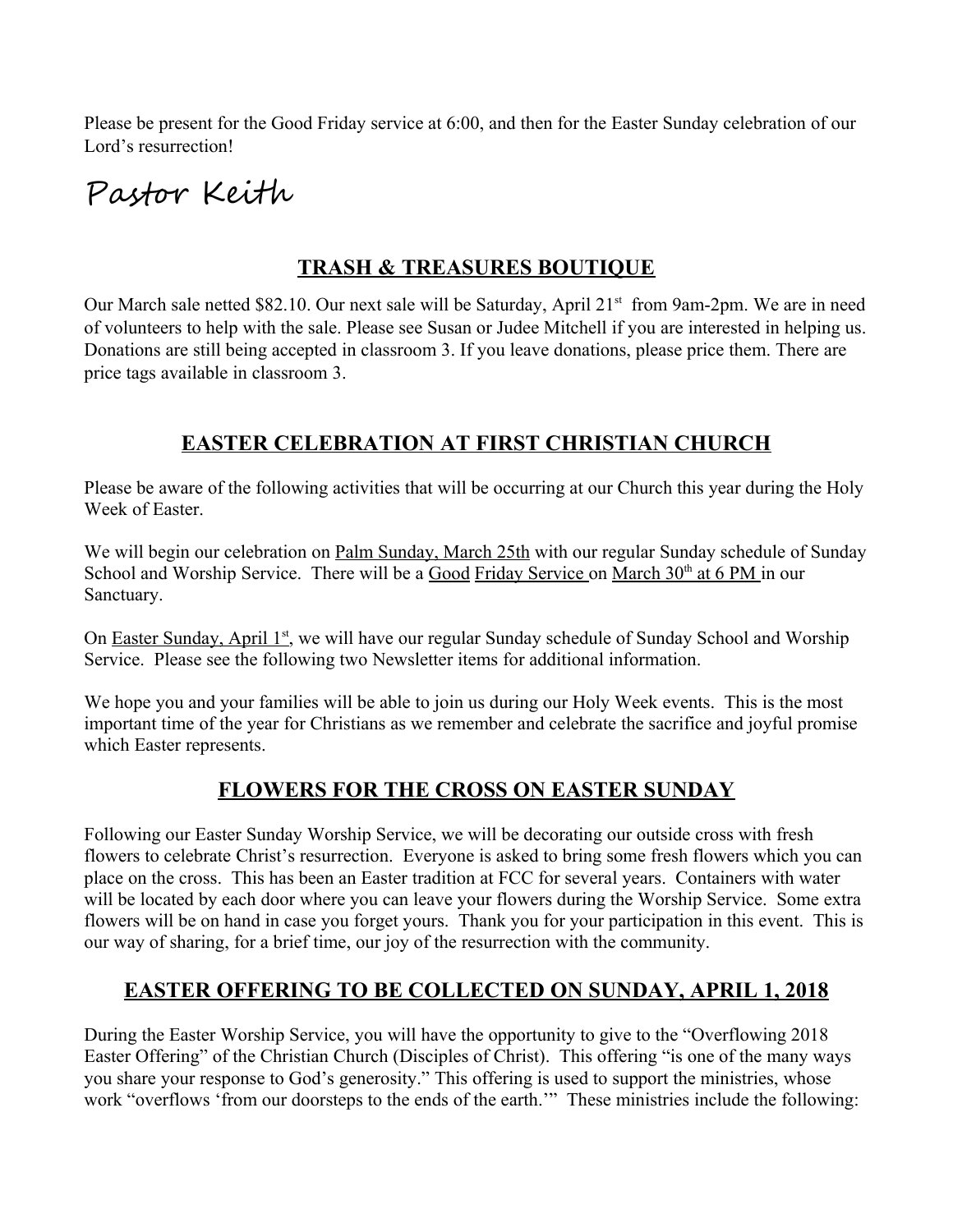Disciples Women, Central Pastoral Office for Hispanic Ministries, National Benevolent Association, Council on Christian Unity, Disciples of Christ Historical Society, Disciples Home Missions, Hope Partnership for Missional Transformation, Division of Overseas Ministries (Global Ministries), National Convocation and North American Pacific/Asian Disciples (NAPAD), Higher Education and Leadership Ministries and Communication Ministries. Specific information on any of these ministries can be found at: disciplesmissionfund.org on the 2018 Easter Offering page.

You can either use the special offering envelope that will be in your Easter bulletin or add extra to your regular check and designate in the Memo Section of the check the amount that is going to the special Easter Offering.

# **A VERY BIG "THANK YOU"**

In case you have not noticed, the doors on the Classroom Building, the overhead garage door and adjoining door on the Disciple House have been recently painted. How wonderful everything looks as it was all really needed. The Congregation wants to thank the benefactors within our Congregation, who provided the financial support to have this project accomplished. THANK YOU!!

### **MAY CARRY IN – CHANGE OF DATE**

The May Carry In will be held on the third Sunday of May, May 20<sup>th</sup>. This change is because Mother's Day falls on our regular second Sunday date. Please mark your calendars with this change.

# **OLDE ANTIOCH DAY – SUNDAY, APRIL 8, 2018**

The Annual Old Antioch Day will be held on Sunday, April  $8<sup>th</sup>$  at 4 PM in Allendale, SC. Antioch Christian Church was organized in 1833 and was the second Christian Church (DOC) founded in South Carolina, with the first baptism taking place on February 24, 1838. Since the 1970's, a yearly special service has occurred at the site each year, on the Sunday following Easter. A dinner follows the service. If you are interest in more details, please contact Jim Mitchell.

# **DISCIPLE MENS' (DMF) DISTRICT 3 MEETING**

The next District 3 DMF meeting will be April 19, 2018, at 7 PM at Central Christian Church, Augusta, GA. This meeting is a chance for the men of our Church to have an opportunity to meet other Disciple men from our area. Transportation is available through carpooling and a delicious meal is always enjoyed by those in attendance. Please contact Buzzy Cheadle for more information or to let him know you are planning to attend.